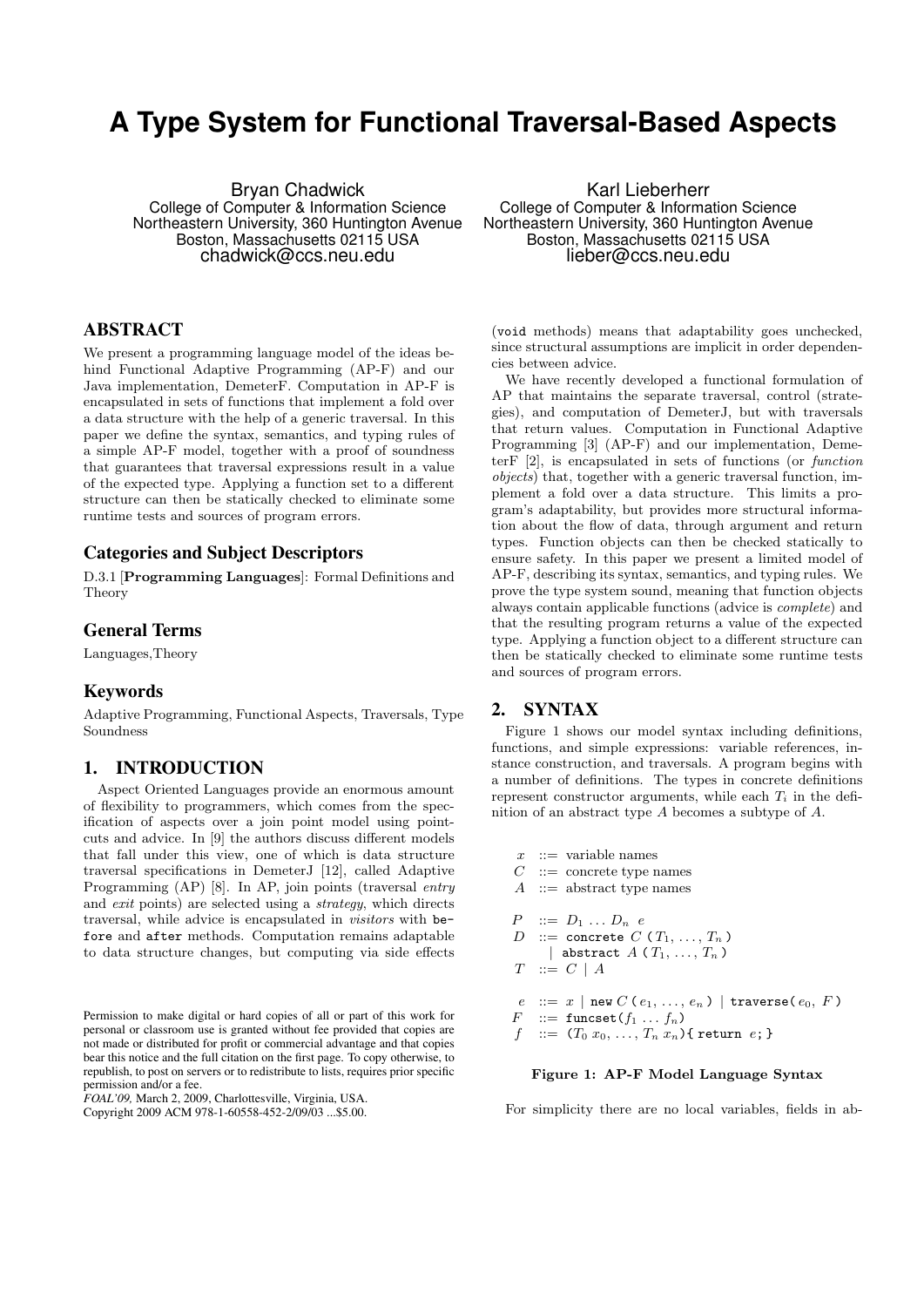```
// Double a given number representation
abstract Int (Succ, Zero)
concrete Succ ( Int )
concrete Zero ()
traverse (new Succ (new Succ (new Succ (new Zero ()))),
         funcset ((Succ s, Int i)
                    \{ return new Succ(new Succ(i)); \}( Zero z)
                    { return z; }))
```
Figure 2: Example Program : Double

stract types, non-traversal functions, or traversal control, since these do not add anything new to the type system or proofs. Function sets correspond to DemeterF function objects (sets of methods) and are used to compute over traversals of constructed values. Each function provides its arguments with their types and a single body expression, which becomes the function's result. A function set is similar to a list of lambda expressions (anonymous functions), though we require that all functions have no free variables.

A simple example program is given in Figure 2 with a traversal that doubles a given number representation; in this case calculating  $3 \times 2$ . For each successor object that is traversed we return a nested double successor with the same inner integer, bottom up. The function for Zero is applied first, and the result is subsequently passed to the Succ function three times, along with each original nested Succ instance. This looks very similar to fold in functional languages, but the traversal function expression implicitly adapts to different data structure shapes.

## 2.1 Well Formed Rules

We introduce rules similar to [5] and [4] to ensure that a given program is well formed, before type checking and/or evaluation. The rules are shown below with informal descriptions; the formal definitions are elided for space reasons. With a well formed program, we can now define evaluation of expressions (the program body) in the context of a program's definitions.

 $TYPESONCE(P)$ : Each type is only defined once

 $SINGLESUPER(P):$  Each type is used in at most one abstract definition

INDUCTIVETYPES $(P)$ : Objects of concrete types are constructible without mutation, i.e., abstract types include at least one non-recursive subtype, and data structure cycles contain at least one abstract type.

COMPLETETYPES $(P)$ : Each type in an abstract definition is itself defined

 $C\text{LoSEDF}$ UNCTIONS $(P)$ : All functions in P contain no free variables

# 3. SEMANTICS

Our semantics describes object creation and a depth-first (bottom up) traversal scheme that applies a function from the given set when applicable. Figure 3 shows the syntax of runtime expressions, values, and evaluation contexts. For recursive traversals and function dispatch we add two expression forms not in the surface syntax. The first gives a

$$
e ::= \cdots
$$
\n
$$
| \text{ recur}(F, v_0, e_1, \ldots, e_n)
$$
\n
$$
| \text{ apply}(f, v_0, e_1, \ldots, e_n)
$$
\n
$$
v ::= \text{new } C(v_1, \ldots, v_n)
$$
\n
$$
E ::= []
$$
\n
$$
| \text{ new } C(v \ldots, E, e \ldots)
$$
\n
$$
| \text{ traverse}(E, F)
$$
\n
$$
| \text{ recur}(F, v_0, v \ldots, E, e \ldots)
$$

#### Figure 3: Runtime Expressions, Values, and Evaluation Contexts

reduction context for the recursive step when traversing a value and the second separates the recursive traversal from function application. Values,  $v$ , are defined as a subset of the expression forms, including only constructed objects. Rather than congruence rules, we present evaluation contexts, E, under which reduction is permitted. A context is not used for  $\text{apply}(\dots)$  since reduction proceeds directly from apply to argument substitution.

We define the operational semantics as a single step reduction relation between contexts,  $\rightarrow$ , which is shown in Figure 4. Traversal of a constructed value proceeds by recurring on each field. Once all recursive results are completed (i.e., reduce to values), a function is chosen based on the original object's type. For a simplified presentation and proof, a function is selected based only on the type of the originally traversed value (single dispatch)<sup>1</sup>.

The meta-functions type, types, and choose are defined along with substitution in Figure 5. The type function simply returns the type name used in value construction  $(i.e.,$ reflection), while types returns the declared argument types of the given function. The implementation of choose selects the function in a set with a first argument that matches the given type. Substitution is the typical replacement of  $e'$  for all free occurrences of  $x$  in  $e$ . Note that variables are bound in functions, but functions are not the same as typical functional closures, since substitution does not occur inside function sets. This simplifies the traversal typing rules and proof by eliminating the need for a type environment in the traversal judgment, providing symmetry between runtime traversals and static traversal typings.

## 4. TYPE SYSTEM

For ease of presentation, our type system is divided into three separate judgments: expressions  $(\vdash_e)$ , functions  $(\vdash_F)$ , and traversals  $(\vdash_{\mathcal{T}})$ . All judgments are made in the context of a program's definitions, which provide a basis for the subtype relation  $(\leq)$ .

#### 4.1 Expressions :  $\vdash_e$

Our type system is typical for non-traversal expressions, shown in Figure 6. Variables are looked up in a type environment, Γ, which is a list of variable/type pairs. The construction of objects requires each field to be a subtype of

<sup>&</sup>lt;sup>1</sup>In later formulations (future work) *choose* will use the types of all recursive results, in addition to the original value's type (multiple dispatch).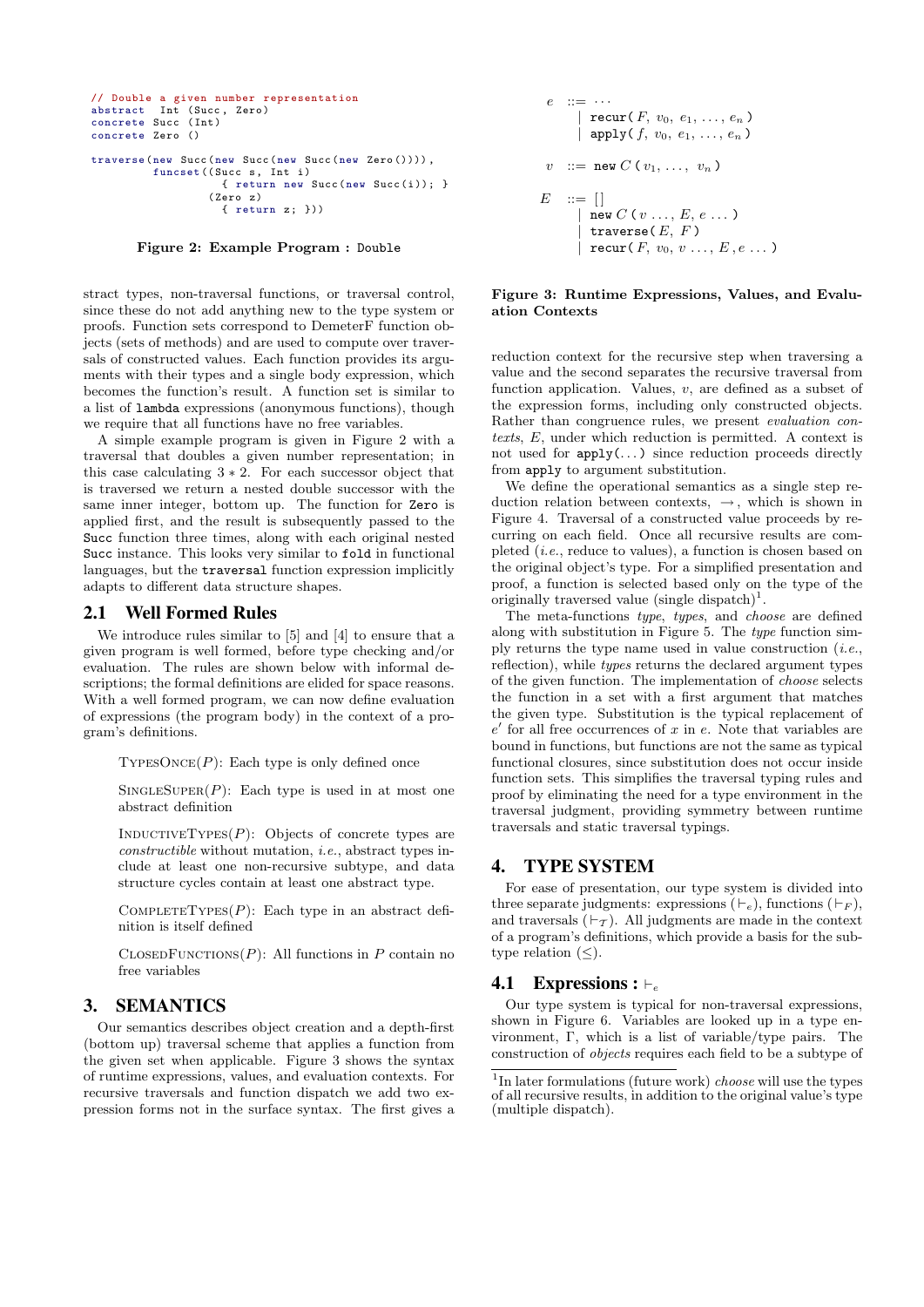the declared type. For traversal expressions we delegate to our traversal judgment, which determines the return type of a traversal of an instance of type  $T$  with function set  $F$ , notated  $\langle T_0, F \rangle$ . It begins with no *recursive types* ( $\emptyset$ ) and the typing derivation must discharge all recursive traversal constraints.

### **4.2** Functions:  $\vdash_F$

Functions are typed in the normal manner, typing the body expression with the argument names bound to their assumed types. The result type of a function is inferred from the argument types and body expression, though substitution could cause a subtype to be returned at runtime (considered in Section 5).

## **4.3** Traversals :  $\vdash_{\tau}$

The traversal typing judgment uses a set,  $\mathcal{X}$ , of recursed types (i.e., a stack) to identify recursive type uses in concrete type definitions. A set of pairs, Φ, represents traversal constraints collected from recursive type uses. A constraint of  $(T, T')$  means the traversal of a value of type T must result in a subtype of  $T'$ .

We read the judgment  $\mathcal{X} \vdash_{\mathcal{T}} \langle T, F \rangle : T'; \Phi \text{ as : }$ 

With recurred types  $\mathcal{X}$ , the traversal of a value of type  $T$  with function set  $F$ , returns a value of type  $T'$  with traversal constraints Φ.

It is split into two rules shown in Figure 8; one each for concrete and abstract types. Essentially we connect the traversal of values to the static structural definitions in the program.

For traversal of a concrete type,  $C$ , we select the parameter types of the matching function in the given set,  $F$ . The meta-function  $choose(F, C)$  selects a function in the set F which has  $C$  as the type of its first argument, and types returns the sequence of argument types. The type of the function eventually becomes the type of the traversal, but there are several conditions to be checked.

The recursive traversal of each non-recursive field with type  $T_i$  is typed by including C in the recursive type set. The result types,  $T_i'$ , are required to be subtypes of the function's argument types,  $T''_i$ . If the recursive traversals generate constraints on  $C$  then we require the function's result type to be a subtype of the constrained type(s). New constraints are created for field types that exist in the set of recursed types,  $X$ . Since the types of traversals of recursed types are unknown, we assume that the function argument types are the correct sub-traversal result types. The final constraint set is constructed from the union of field constraints by *discharging* those that involve  $C$ ; the underscore (\_) stands for any type.

The typing of the traversal of an abstract type, A, is slightly simpler since the traversal depends only on the results of the subtypes of A. Subtype traversals are typed by including A in the set of recursive types. The final return type is a common supertype,  $T$ , of the subtype traversal results. Constraints on A are checked the same as in the concrete case and new constraints are generated from recursive subtypes in  $X$ , requiring a subtype of T as a traversal result. Constraints on A are likewise discharged.

## 5. TYPE SOUNDNESS

To prove type soundness we use the standard technique

from [15] of proving preservation and progress. Most rules are similar to those in [5]. We begin with required lemmas.

LEMMA 1 (SUBSTITUTION PRESERVES TYPE). If  $(T, x: T_x) \vdash_e e: T, \vdash_e e': T'_x, \text{ and } T'_x \leq T_x \text{ then}$  $\Gamma \vdash_e e[e'/x] : T'$  and  $T' \leq T$ .

PROOF: By straight-forward induction on the structure of e, using the definition of substitution (Figure 5) and Lemma 3. For a traversal expression we require that the traversal of a subtype return a subtype of the originally assigned type.

When we apply a function during traversal, substitution into the body always results in a subtype of the expected return type. The proof extends to the runtime expressions (recur and apply).

LEMMA 2 (COMPLETE FUNCTIONS). For any well typed traversal expression  $e = \text{travers}(\,e_0, F)$ , the call  $choose(F, C)$  will not fail.

PROOF: By straight-forward induction on the typing derivation of e, using the traversal judgment  $(\vdash_{\mathcal{T}})$  rules, T-CTRAV and T-ATrav (Figure 8).

In our implementation, DemeterF, the main concern is actually Lemma 2, since at runtime we must be able to select an applicable function  $(i.e.,\text{ advice})$  from a given function object during traversal. Other lemmas/theorems give the stronger result that the type of the value returned from traversal is predictable.

Lemma 3 (Subtype Traversals Return Subtypes). For any well typed traversal expression

 $e = \texttt{traverse}(e_0, F) \text{ with } \Gamma \vdash_e e_0 : T_0 \text{ and result type } T,$ the traversal of  $e'_0$ , where  $\Gamma \vdash_e e'_0 : T'_0$  and  $T'_0 \leq T_0$ , has result type  $T'$  with  $T' \leq T$ .

PROOF: By induction on the typing derivation of  $e$ , using the traversal judgment rules, T-CTrav and T-ATrav.

Note that by our syntax and well-formed rules, there are no subtypes of a concrete type  $C$ , so the type of a construction expression will not change during evaluation. Our function selection  $(choose F, C)$  is deterministic and complete by Lemma 2, and as such will return the same type for a given concrete traversal. The T-ATrav rule also requires that the result of all subtype traversals be a subtype of the result type.

LEMMA 4 (WELL TYPED CONTEXTS). For any closed expressions e, e', and context E, if  $\vdash_e e : T, \vdash_e e' : T'$  with  $T' \leq T$ , and  $\Gamma \vdash_e E[e] : T_0$ , then  $\Gamma \vdash_e E[e'] : T'_0$  and  $T_0' \leq T_0$ .

PROOF: By induction on the structure of the context  $E$ and the typing derivation of  $E[e]$ , using LEMMA 3.

This aids the preservation proof below, since each reduction occurs on limited expression forms and contexts.

THEOREM 1 (PRESERVATION). If  $\vdash_e E[e]$ : T and  $E[e] \rightarrow E[e']$  then  $\vdash_e E[e']$ :  $T'$  with  $T' \leq T$ .

PROOF: By straight-forward induction on the structure and typing derivation of  $E[e]$ , using LEMMAS 1, 3, and 4.

This gives the first half of soundness: reduction preserves type, also referred to as subject reduction.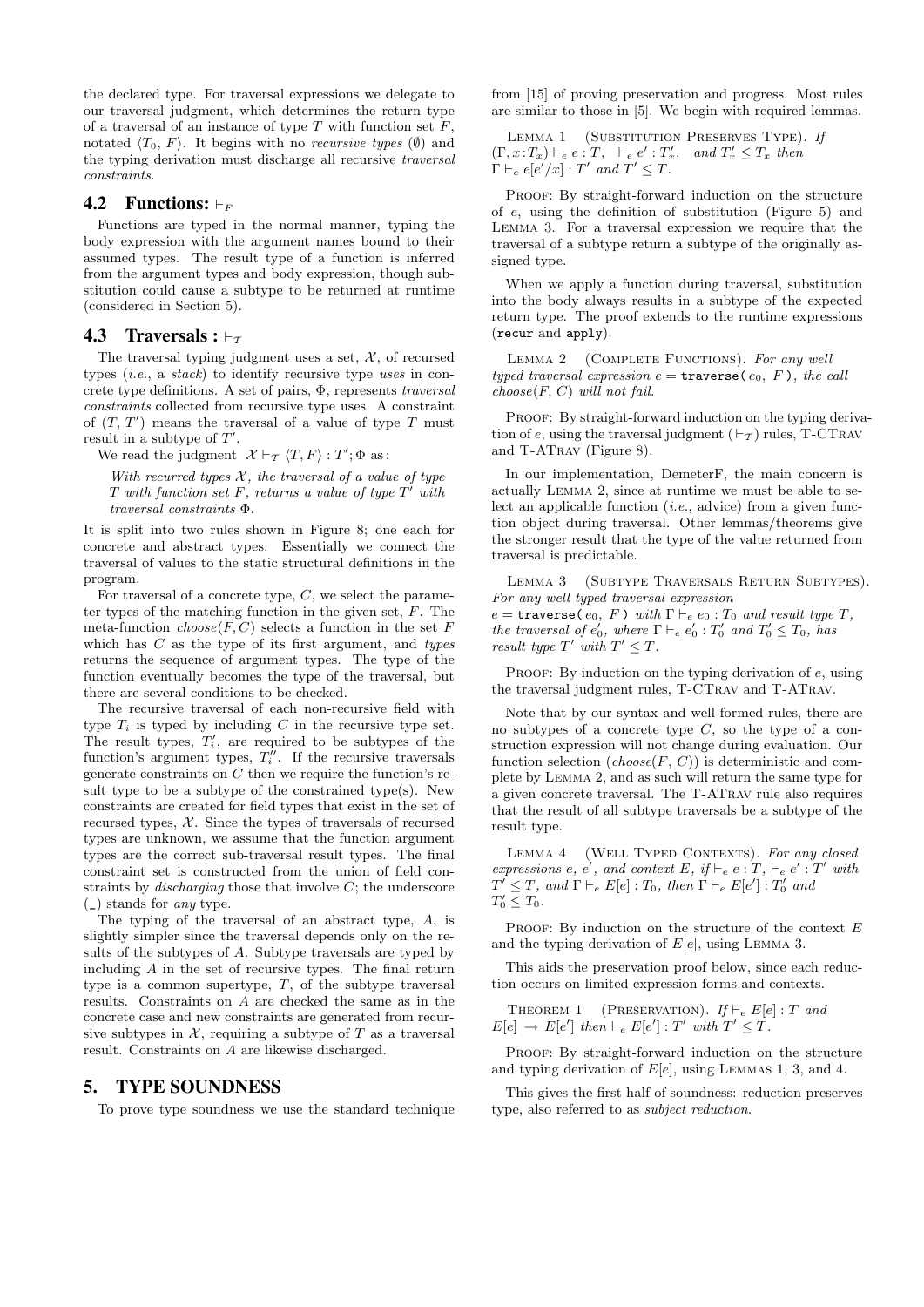Theorem 2 (Progress). Suppose that e is a closed expression. If  $\vdash_e e : T$  then either e is a value, or  $e = E[e_0]$ and  $E[e_0] \rightarrow E[e'_0]$ .

PROOF: By straight-forward induction on the structure and typing derivation of e.

We now have all requirements for the full theorem: well typed terms reduce to values of the expected type.

THEOREM 3 (TYPE SOUNDNESS). Suppose that e is a closed expression and  $\vdash_e e : T$ , then either e is a value of type T, or  $e \rightarrow e'$  and  $\vdash_e e : T'$ , with  $T' \leq T$ .

PROOF: By PROGRESS and PRESERVATION theorems: e is either a value or can be reduced. If  $e$  reduces to  $e'$ , then the type of  $e'$  (T') must be a subtype of T.

By Progress and Preservation we conclude that a well formed, well typed program will reduce to a value of predicted type, which allows us to precalculate the selection of certain functions from a set, or eliminate error checking from our dispatch implementation.

## 6. RELATED WORK

Most related work on semantics of Aspect Oriented Programming (AOP) Languages differs from our approach in that we do not describe a weaving semantics in order to provide a cleaner soundness proof. What we do share is a notion of dynamically selected advice (i.e., choose), which is sometimes referred to as advice lookup [1, 6], implemented as match-pcd in [14].

In [7] the authors discuss the formulation of type safety for an AOP language in the theorem prover Coq, developing a more typical model. Our approach is specific to adaptive programming using traversals, which simplifies our soundness proof, but reduces the overall power of our model.

Similarly, in [13] the authors discuss an aspect extension to ML [10]. Labels are used to provide explicit join points, with first-class advice and side effects, providing most, if not all, of the flexibility of mainstream AOP languages. Around advice is similar to our function dispatch, though our syntax has been simplified as a first step in modeling our AP-F implementation.

Object Oriented type inference [11] has been used to provide a sound type system for a pure OO language using constraints. Constraints are generated and solved to establish that a message-not-understood error cannot occur. We have adapted typical typing rules based on their work and our experience with traversals. Ultimately their approach might lead to a simpler type checker, but full investigation is an item of future work.

# 7. CONCLUSION

We have presented the syntax, semantics, and type system of a restricted model of Functional Adaptive Programming (AP-F) and proven it type sound. AP-F provides a limited form of safe adaptive programming by way of functional, traversal-based aspects. The complication in the approach comes from the generalization of function set dispatch (choose), which delays function selection until recursive values are computed. This is done in order to later support a simple extension to unrestricted dispatch, as exists in our implementation.

# 7.1 Future Work

We are currently working on an unrestricted proof of type soundness with a full version of *choose* that selects a function based on all function arguments. With these results we hope to develop an approach for static dispatch of function objects during traversal, eliminating some of the overhead of reflection.

## 8. REFERENCES

- [1] G. Bruns, R. Jagadeesan, A. Jeffrey, and J. Riely.  $\mu$ abc: A minimal aspect calculus. In *Proceedings of the* 2004 International Conference on Concurrency Theory, pages 209–224. Springer-Verlag, 2004.
- [2] B. Chadwick. DemeterF: The functional adaptive programming library. Website, 2008. http://www.ccs.neu.edu/home/chadwick/demeterf/.
- [3] B. Chadwick and K. Lieberherr. Functional Adaptive Programming. Technical Report NU-CCIS-08-75, CCIS/PRL, Northeastern University, Boston, October 2008.
- [4] M. Flatt, S. Krishnamurthi, and M. Felleisen. Classes and mixins. In In POPL, pages 171–183. ACM Press, 1998.
- [5] A. Igarashi, B. Pierce, and P. Wadler. Featherweight java: A minimal core calculus for java and gj. In TOPLAS, pages 132–146, 1999.
- [6] R. Jagadeesan, A. Jeffrey, and J. Riely. A calculus of untyped aspect-oriented programs. In ECOOP, pages 54–73, 2003.
- [7] F. Kammüller and M. Voesgen. Towards type safety of aspect-oriented languages. In AOSD 2006, FOAL Workshop, 2009.
- [8] K. J. Lieberherr. Adaptive Object-Oriented Software: The Demeter Method with Propagation Patterns. PWS Publishing Company, Boston, 1996. 616 pages, ISBN 0-534-94602-X.
- [9] H. Masuhara and G. Kiczales. Modeling crosscutting in aspect-oriented mechanisms. In ECOOP, pages 2–28, 2003.
- [10] R. Milner, M. Tofte, and D. Macqueen. The Definition of Standard ML. MIT Press, Cambridge, MA, USA, 1997.
- [11] J. Palsberg and M. I. Schwartzbach. Object-oriented type inference. In OOPSLA, pages 146–161, New York, NY, USA, 1991. ACM.
- [12] The Demeter Group. The DemeterJ website. http://www.ccs.neu.edu/research/demeter, 2007.
- [13] D. Walker, S. Zdancewic, and J. Ligatti. A theory of aspects. In ICFP, pages 127–139, New York, NY, USA, 2003. ACM.
- [14] M. Wand, G. Kiczales, and C. Dutchyn. A semantics for advice and dynamic join points in aspect-oriented programming. TOPLAS, 26(5):890–910, 2004.
- [15] A. K. Wright and M. Felleisen. A syntactic approach to type soundness. Information and Computation, 115:38–94, 1994.